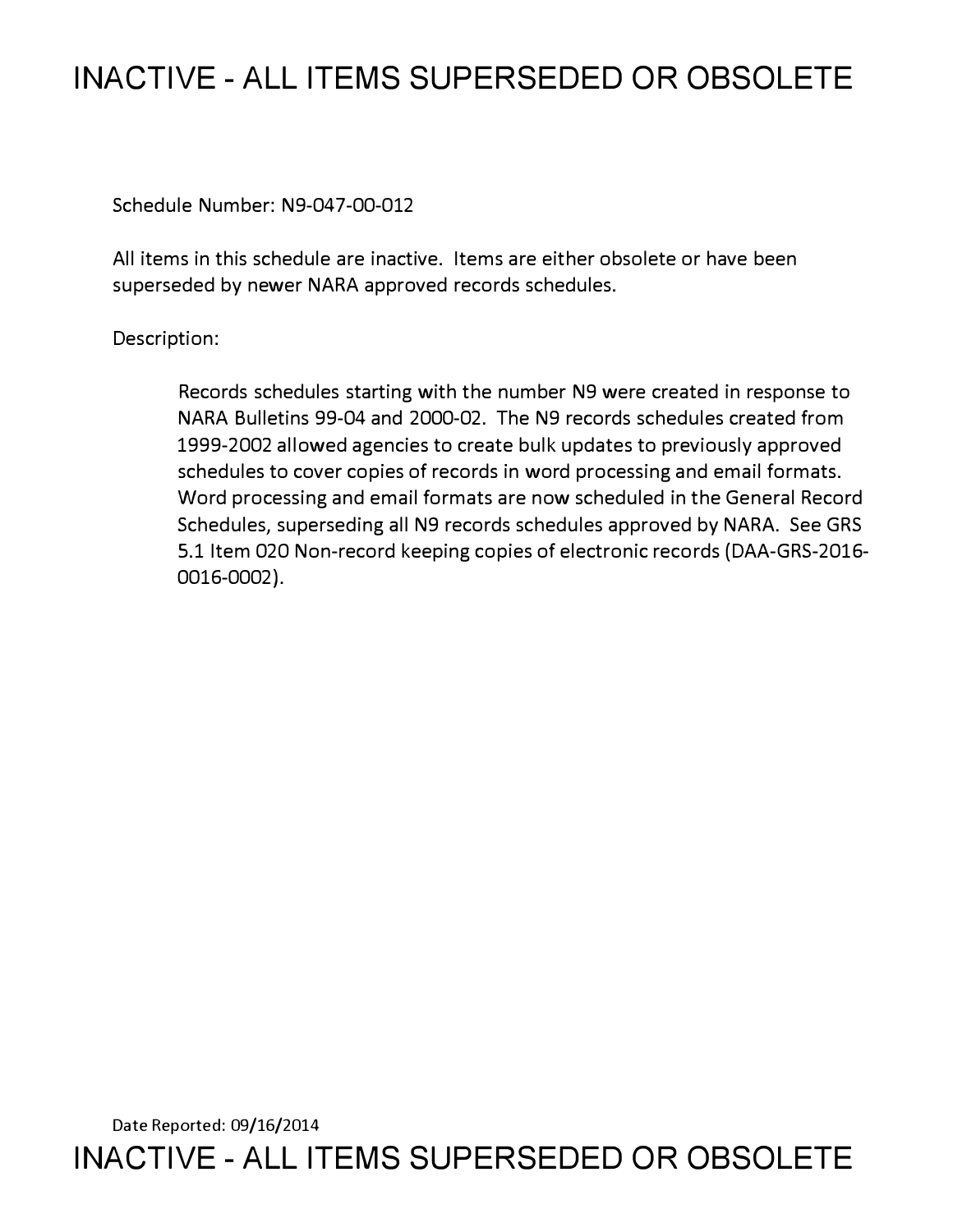| <b>REQUEST FOR RECORDS DISPOSITION AUTHORITY</b>                                                                                                                                                                                                                                                                                                                                                                                                                                                                   |                                                                 |                                                |                                                                                                                              | <b>JOB NUMBER</b><br>N9-47-00-12              |                                           |  |
|--------------------------------------------------------------------------------------------------------------------------------------------------------------------------------------------------------------------------------------------------------------------------------------------------------------------------------------------------------------------------------------------------------------------------------------------------------------------------------------------------------------------|-----------------------------------------------------------------|------------------------------------------------|------------------------------------------------------------------------------------------------------------------------------|-----------------------------------------------|-------------------------------------------|--|
| NATIONAL ARCHIVES & RECORDS ADMINISTRATION<br>To<br>8601 ADELPHI ROAD COLLEGE PARK, MD 20740-6001                                                                                                                                                                                                                                                                                                                                                                                                                  |                                                                 |                                                | Date received<br>JAN 10 2000                                                                                                 |                                               |                                           |  |
| FROM (Agency or establishment)<br>1                                                                                                                                                                                                                                                                                                                                                                                                                                                                                |                                                                 |                                                | <b>NOTIFICATION TO AGENCY</b>                                                                                                |                                               |                                           |  |
| <b>Social Security Administration</b><br><b>MAJOR SUBDIVISION</b>                                                                                                                                                                                                                                                                                                                                                                                                                                                  |                                                                 |                                                |                                                                                                                              |                                               |                                           |  |
| 2                                                                                                                                                                                                                                                                                                                                                                                                                                                                                                                  |                                                                 |                                                | In accordance with the provisions of $44 \cup S \cup C$ 3303a, the<br>disposition request, including amendments, is approved |                                               |                                           |  |
| <b>MINOR SUBDIVISION</b><br>3                                                                                                                                                                                                                                                                                                                                                                                                                                                                                      |                                                                 |                                                | except for items that may be marked "disposition not<br>approved" or "withdrawn" in column 10                                |                                               |                                           |  |
| 4                                                                                                                                                                                                                                                                                                                                                                                                                                                                                                                  | NAME OF PERSON WITH WHOM TO                                     | <b>TELEPHONE NUMBER</b><br>5                   | <b>DATE</b><br>ARCHIVIST OF THE UNITED STATES                                                                                |                                               |                                           |  |
| <b>CONFER</b><br><b>Stanley Nusenko</b>                                                                                                                                                                                                                                                                                                                                                                                                                                                                            |                                                                 | 410/965-8987<br>FAX 410/966-1704               | $6 - 9 - 10$                                                                                                                 |                                               |                                           |  |
| <b>AGENCY CERTIFICATION</b><br>6<br>I hereby certify that I am authorized to act for this agency in matters pertaining to the disposition of its records and that the<br>records proposed for disposal on the attached _______ page(s) are not needed now for the business for this agency or will not be<br>needed after the retention periods specified, and that written concurrence from the General Accounting Office, under the<br>provisions of Title 8 of the GAO Manual for Guidance of Federal Agencies, |                                                                 |                                                |                                                                                                                              |                                               |                                           |  |
| is not required<br>$\Box$ is attached, or                                                                                                                                                                                                                                                                                                                                                                                                                                                                          |                                                                 |                                                | $\Box$ has been requested                                                                                                    |                                               |                                           |  |
| SIGNATURE OF AGENCY REPRESENTATIVE<br><b>DATE</b><br>11/z3/99<br>trank T. Colp                                                                                                                                                                                                                                                                                                                                                                                                                                     |                                                                 |                                                | TITLE<br>SSA Records Officer                                                                                                 |                                               |                                           |  |
| 7 ITEM NO                                                                                                                                                                                                                                                                                                                                                                                                                                                                                                          |                                                                 | 8 DESCRIPTION OF ITEM AND PROPOSED DISPOSITION |                                                                                                                              | 9 GRS OR<br>SUPERSEDED JOB<br><b>CITATION</b> | <b>10 ACTION TAKEN</b><br>(NARA USE ONLY) |  |
|                                                                                                                                                                                                                                                                                                                                                                                                                                                                                                                    | Office of Inspector General for SSA                             |                                                |                                                                                                                              |                                               |                                           |  |
|                                                                                                                                                                                                                                                                                                                                                                                                                                                                                                                    | (See attached submission in response to<br>NARA Bulletin 99-04) |                                                |                                                                                                                              |                                               |                                           |  |
|                                                                                                                                                                                                                                                                                                                                                                                                                                                                                                                    |                                                                 |                                                |                                                                                                                              |                                               |                                           |  |
|                                                                                                                                                                                                                                                                                                                                                                                                                                                                                                                    |                                                                 |                                                |                                                                                                                              |                                               |                                           |  |
|                                                                                                                                                                                                                                                                                                                                                                                                                                                                                                                    |                                                                 |                                                |                                                                                                                              |                                               |                                           |  |
|                                                                                                                                                                                                                                                                                                                                                                                                                                                                                                                    |                                                                 |                                                |                                                                                                                              |                                               |                                           |  |
|                                                                                                                                                                                                                                                                                                                                                                                                                                                                                                                    |                                                                 |                                                |                                                                                                                              |                                               |                                           |  |
|                                                                                                                                                                                                                                                                                                                                                                                                                                                                                                                    |                                                                 |                                                |                                                                                                                              |                                               |                                           |  |

 $\mathcal{L}^{\mathcal{L}}(\mathcal{L}^{\mathcal{L}})$  and  $\mathcal{L}^{\mathcal{L}}(\mathcal{L}^{\mathcal{L}})$  and  $\mathcal{L}^{\mathcal{L}}(\mathcal{L}^{\mathcal{L}})$ 

 $\bar{\mathbf{v}}$ 

 $\cdot$   $\cdot$ 

 $\bullet$ 

 $\sim 10^{11}$  km

 $\epsilon_{\rm{max}}$